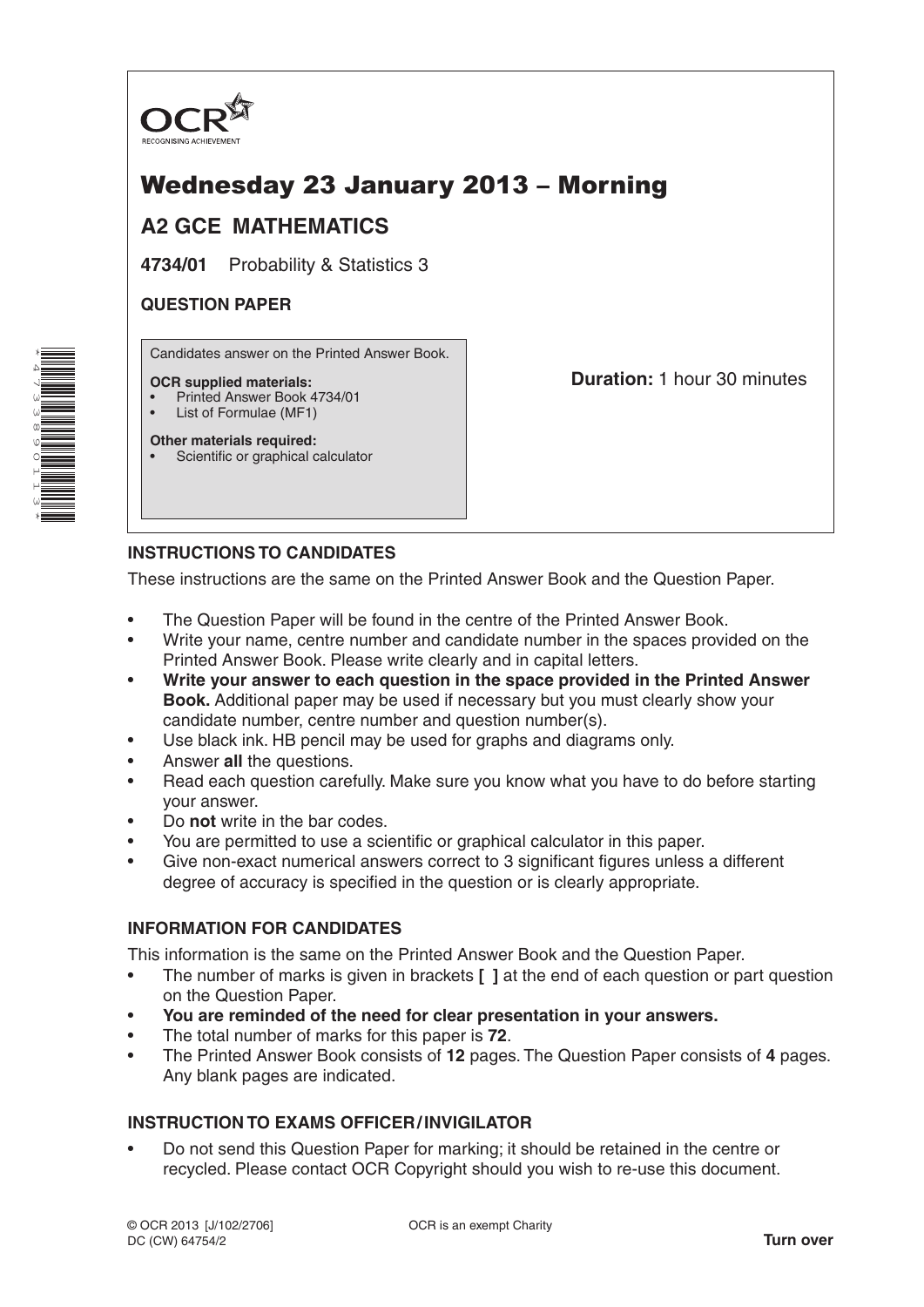- **1** The independent random variables *X* and *Y* have the distributions N(10,  $\sigma^2$ ) and Po(2) respectively. The random variable *S* is given by  $S = 5X - 2Y + c$ , where *c* is a constant. It is given that  $E(S) = Var(S) = 408$ .
	- **(i)** Find the value of *c* and show that  $\sigma^2 = 16$ . [4]

(ii) Find 
$$
P(X \ge E(Y))
$$
.  $[2]$ 

**2**  A new running track has been developed and part of the testing procedure involves 7 randomly chosen athletes. They each run 100m on both the old and new tracks. The results are as follows.

| Athlete               |  |                                                  |  |  |
|-----------------------|--|--------------------------------------------------|--|--|
| Time on old track (s) |  | $12.2$   10.3   11.5   13.0   11.8   11.7   11.9 |  |  |
| Time on new track (s) |  | 11.1   10.5   11.0   12.6   11.0   10.9   12.0   |  |  |

The population mean times on the old and new tracks are denoted by  $\mu_0$  seconds and  $\mu_{\rm N}$  seconds respectively. Stating any necessary assumption, carry out a suitable *t*-test of the null hypothesis  $\mu_0 - \mu_\text{N} = 0$  against the alternative hypothesis  $\mu_0 - \mu_\text{N} > 0$ . Use a 2½% significance level. against the alternative hypothesis  $\mu_0 - \mu_N > 0$ . Use a 2½% significance level.

**3**  Two reading schemes, *A* and *B*, are compared by using them with a random sample of 9 five-year-old children. The children are divided into two groups, 5 allotted to scheme *A* and 4 to scheme *B*, and the schemes are taught under similar conditions.

After one year the children are given the same test and their scores,  $x_A$  and  $x_B$ , are summarised below. With the usual notation,

$$
n_A = 5
$$
,  $\bar{x}_A = 52.0$ ,  $\Sigma (x_A - \bar{x}_A)^2 = 248$ ,  
 $n_B = 4$ ,  $\bar{x}_B = 56.5$ ,  $\Sigma (x_B - \bar{x}_B)^2 = 381$ .

It may be assumed that scores have normal distributions.

- **(i)** Calculate an 80% confidence interval for the difference in population mean scores for the two methods.
- **(ii)** State a further assumption required for the validity of the interval. [1]

**[6]**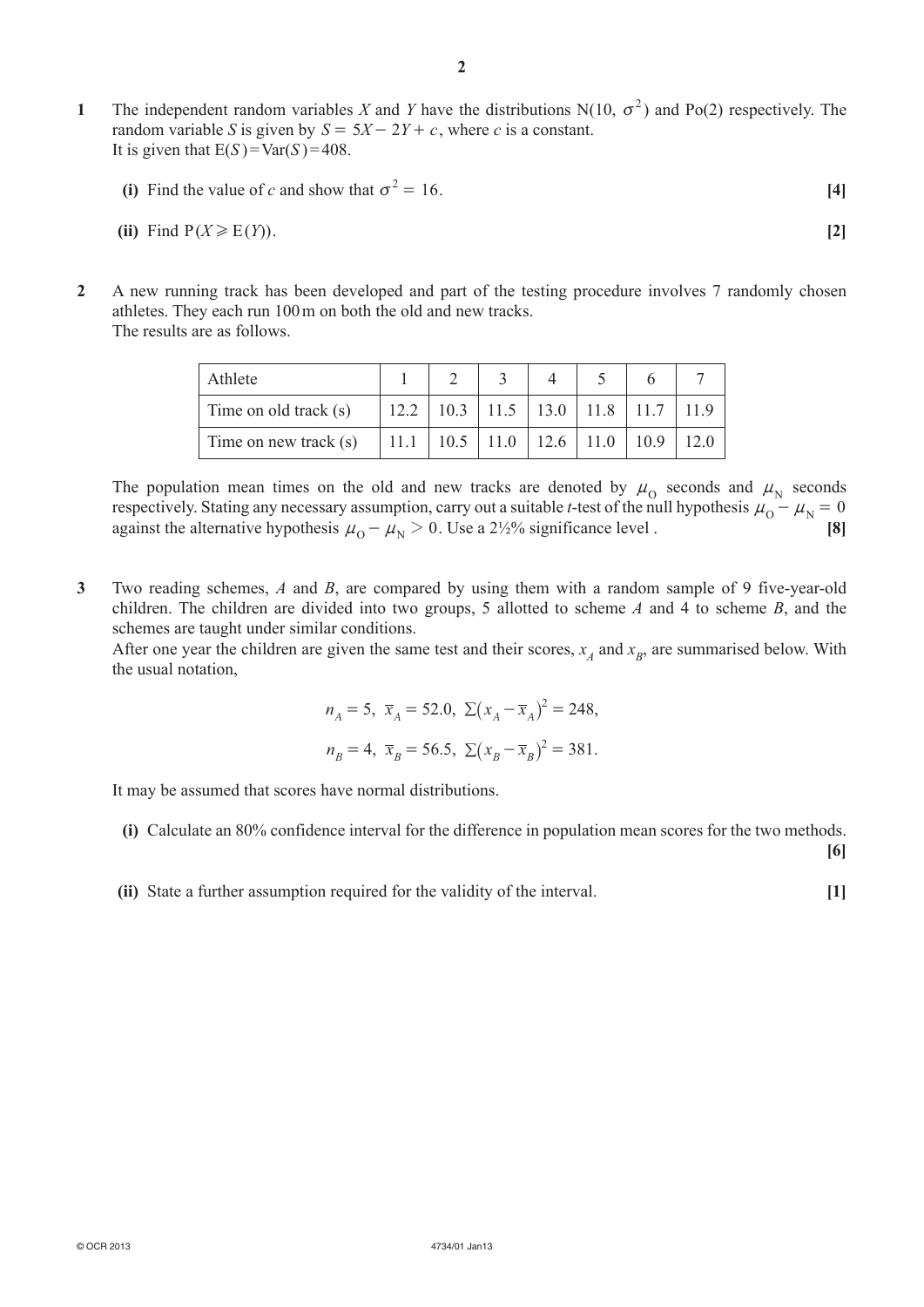**4**  The continuous random variable *X* has probability density function given by

$$
f(x) = \begin{cases} \frac{3}{2}\sqrt{x} & 0 < x \le 1, \\ 0 & \text{otherwise.} \end{cases}
$$

The random variable *Y* is given by  $Y = \frac{1}{\sqrt{X}}$ .

**(i)** Find the (cumulative) distribution function of *Y*, and hence show that its probability density function is given by

$$
g(y) = \frac{3}{y^4},
$$

**for a set of values of** *y* **to be stated. [7]** 

- **(ii)** Find the value of  $E(Y^2)$ . ). **[2]**
- **5**  A constitutional change was proposed for a Golf Club with a large membership. This was to be voted on at the Annual General Meeting. A month before this meeting the secretary asked a random sample of 50 members for their opinions. Out of the 50 members 70% said they approved.
	- **(i)** Calculate an approximate 90% confidence interval for the proportion *p* of all members who would approve the proposal. **[4]**
	- **(ii)** Explain what is meant by a 90% confidence interval in this context. **[1]**
	- **(iii)** Nearer the date of the meeting the secretary asked a random sample of *n* members, and, as before, 70% said they approved. This time the secretary calculated an approximate 99% confidence interval for *p*. It is given that the confidence interval does not include 0.85. Find the smallest possible value of *n*. **[4]**
- **6** A large population of plants consists of five species *A*, *B*, *C*, *D* and *E* in the proportions  $p_A$ ,  $p_B$ ,  $p_C$ ,  $p_D$  and  $p<sub>E</sub>$  respectively. A random sample of 120 plants consisted of 23, 14, 24, 27 and 32 of *A*, *B*, *C*, *D* and *E* respectively. Carry out a test at the 10% significance level of the null hypothesis that the proportions are  $p_A = p_B = 0.15, p_C = p_D = 0.25$  and  $p_E = 0.2$ . [7]
- **7** The random variable *X* has distribution  $N(\mu, 1)$ . A random sample of 4 observations of *X* is taken. The sample mean is denoted by  $\overline{X}$ .
	- **(i)** Find the value of the constant *a* for which  $(\overline{X} a, \overline{X} + a)$  is a 98% confidence interval for  $\mu$ . [3]

The independent random variable *Y* has distribution  $N(\mu, 9)$ . A random sample of 16 observations of *Y* is taken. The sample mean is denoted by  $\overline{Y}$ .

- **(ii)** Write down the distribution of  $\overline{X} \overline{Y}$ . [2]
- (iii) A 90% confidence interval for  $\mu$  based on  $\overline{Y}$  is given by ( $\overline{Y}$  1.234,  $\overline{Y}$  + 1.234). Find the probability that this interval does not overlap with the interval in part **(i)**. [6]

#### **[Question 8 is printed overleaf.]**